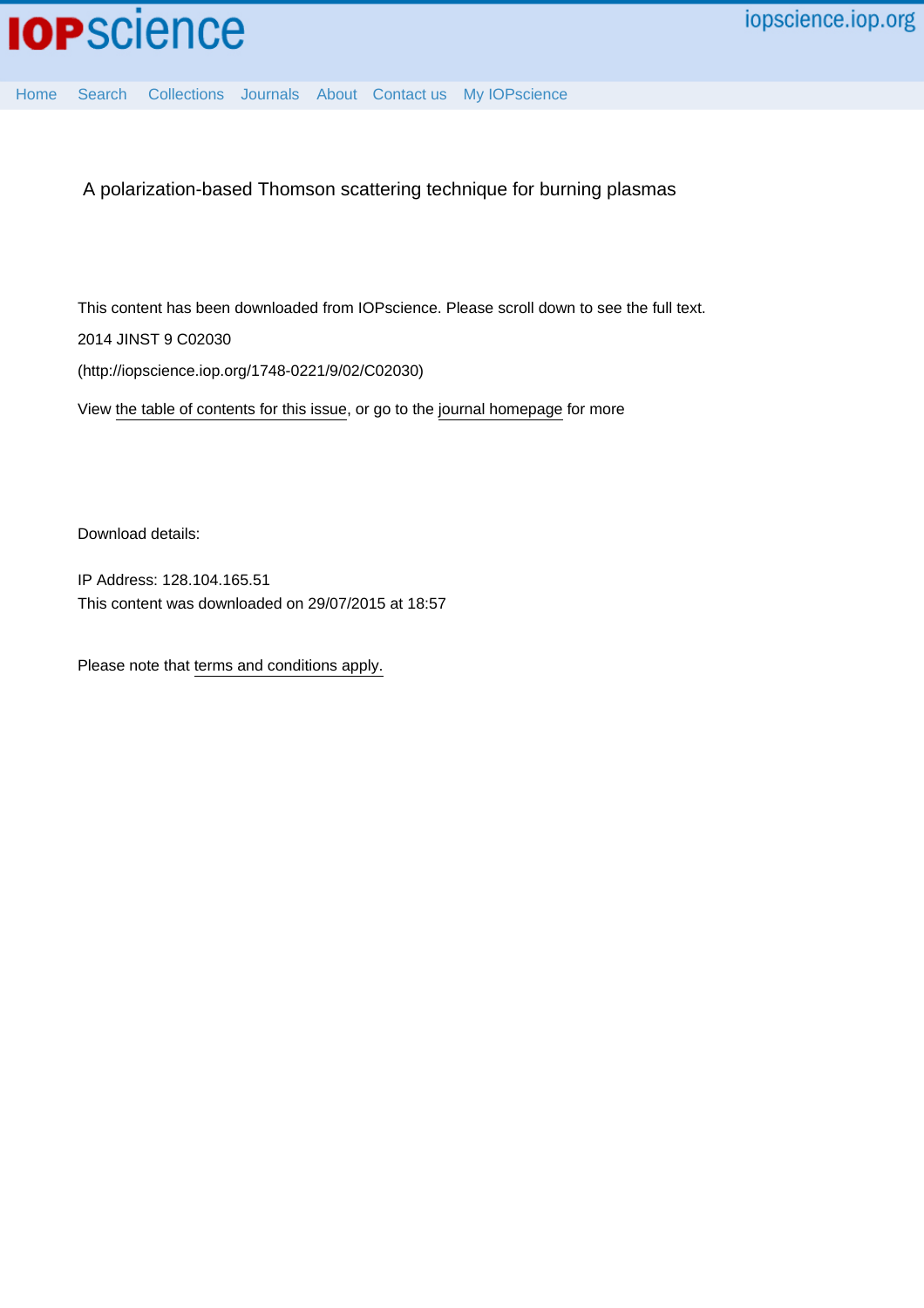PUBLISHED BY IOP PUBLISHING FOR SISSA MEDIALAB



RECEIVED: *September 15, 2013* REVISED: *December 20, 2013* ACCEPTED: *January 8, 2014* PUBLISHED: *February 25, 2014*

16<sup>th</sup> INTERNATIONAL SYMPOSIUM ON LASER-AIDED PLASMA DIAGNOSTICS, 22–26 SEPTEMBER 2013, MADISON, WISCONSIN, U.S.A.

# **A polarization-based Thomson scattering technique for burning plasmas**

# **E. Parke,**<sup>1</sup> **V.V. Mirnov and D.J. Den Hartog**

*Department of Physics, University of Wisconsin-Madison, 1150 University Avenue, Madison, U.S.A.*

*E-mail:* [eparke@wisc.edu](mailto:eparke@wisc.edu)

ABSTRACT: The traditional Thomson scattering diagnostic is based on measurement of the wavelength spectrum of scattered light, where electron temperature measurements are inferred from thermal broadening of the spectrum. At sufficiently high temperatures, especially those predicted for ITER and other burning plasmas, relativistic effects cause a change in the degree of polarization (P) of the scattered light; for fully polarized incident laser light, the scattered light becomes partially polarized. The resulting reduction of polarization is temperature dependent and has been proposed by other authors as a potential alternative to the traditional spectral decomposition technique. Following the previously developed Stokes vector approach, we analytically calculate the degree of polarization for incoherent Thomson scattering. For the first time, we obtain exact results valid for the full range of incident laser polarization states, scattering angles, and electron temperatures. While previous work focused only on linear polarization, we show that circularly polarized incident light optimizes the degree of depolarization for a wide range of temperatures relevant to burning plasmas. We discuss the feasibility of a polarization based Thomson scattering diagnostic for ITER-like plasmas with both linearly and circularly polarized light and compare to the traditional technique.

KEYWORDS: Plasma diagnostics - interferometry, spectroscopy and imaging; Analysis and statistical methods

<sup>&</sup>lt;sup>1</sup>Corresponding author.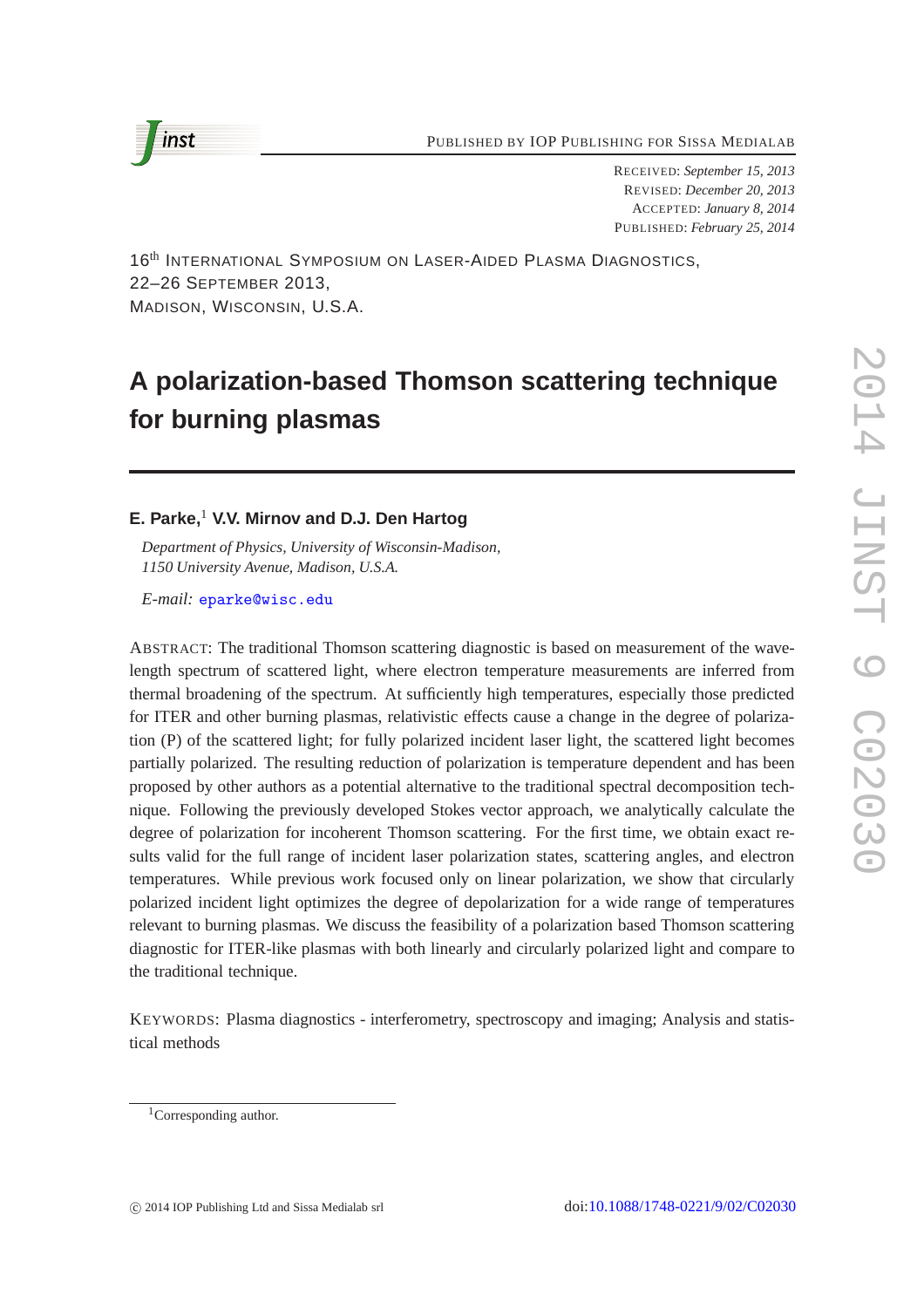# **Contents**

|   | 1 Introduction and background                   |               |
|---|-------------------------------------------------|---------------|
|   | 2 Theoretical results                           | $\mathcal{D}$ |
|   | 2.1 Diagnostic implications                     | 3             |
| 3 | Diagnostic design and simulation                |               |
|   | 3.1 Polarization over a narrow wavelength range | 6             |
|   | 4 Advantages and implementation challenges      |               |

## <span id="page-2-0"></span>**1 Introduction and background**

Standard Thomson scattering diagnostics are based on wavelength spectrum measurements of scattered light from plasmas. Thermal broadening of the laser light is used to infer electron temperature for a wide range of operating conditions from a few eV to greater than 10 keV [\[1](#page-11-0), [2\]](#page-11-1). Polychromator systems with avalanche photodiodes (APDs) have become common tools for spectrally binning the scattered light and achieving high sensitivity [\[3](#page-11-2), [4](#page-11-3)]. Polychromator spectral sensitivity is crucial to determining the optimal range for temperature measurements, with core and edge Thomson diagnostics relying on significantly different filter sets. For core Thomson scattering systems observing high temperature plasmas, increased thermal broadening of the scattered light as well as variable plasma conditions can necessitate the use of a large number of spectral bins or channels.

Thomson scattering diagnostics typically utilize fully polarized lasers; in addition to thermal broadening of the spectrum, the scattering process produces partially polarized scattered light. The degree of depolarization depends on the electron temperature, leading other authors to propose Thomson polarization techniques as an alternative temperature measurement diagnostic [\[5,](#page-11-4) [6](#page-11-5)]. The technique proposed in ref. [\[5](#page-11-4)] involves up to four measurements of the polarization properties of the scattered light — the Stokes vector components — and has the potential to be simpler to implement. Furthermore, if the dependence of the degree of depolarization on electron temperature is precisely known from theory, such a diagnostic could offer higher accuracy. Expected diagnostic error bars calculated in ref. [\[5](#page-11-4)] compared well with spectrally resolved Thomson predictions for fusion-grade temperatures.

A number of assumptions and constraints limit the results in ref. [\[6](#page-11-5)]. They are not universally valid for the whole range of experimental parameters such as electron temperature, scattering angle, and incident laser polarization state. These restrictions prevent a full optimization of the diagnostic scheme. Furthermore, the work in ref. [\[6](#page-11-5)] contains an error in the weighting factor for averaging over the electron distribution function. The results and analysis in this paper are based on an exact description of the degree of polarization presented at the IAEA Fusion Energy Conference in 2012 [\[7](#page-11-6), [8](#page-11-7)]. These results are the first analytic description valid for all incident polarization states, scattering angles, and electron temperatures. The full derivation will be published elsewhere; here we present a brief outline of the approach and key theoretical results. We then apply these results to the diagnostic proposed in ref. [\[5\]](#page-11-4).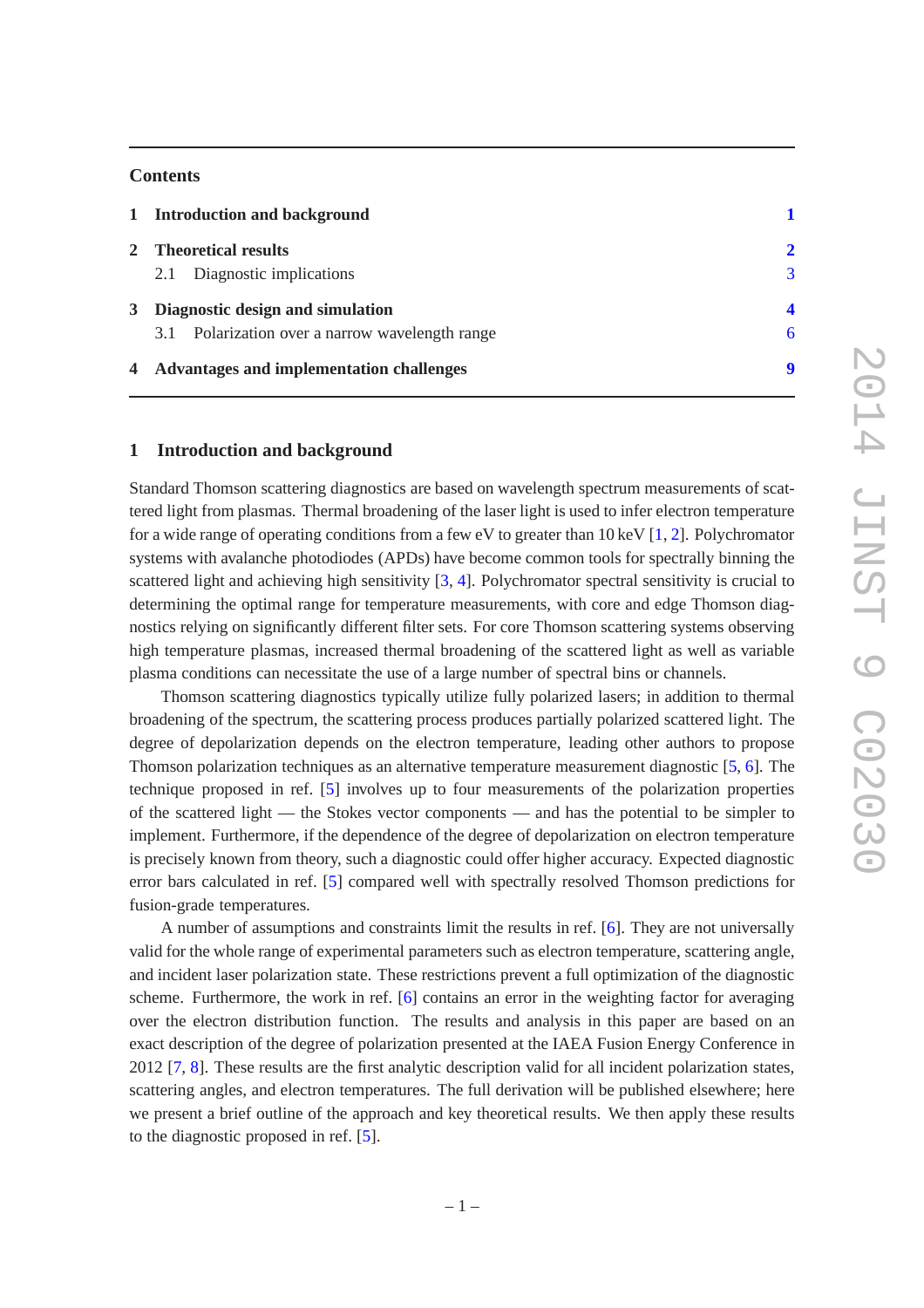#### <span id="page-3-0"></span>**2 Theoretical results**

For the typical, wavelength resolved Thomson scattering diagnostic, the wave scattered by a single electron is calculated in the far-field zone, Fourier transformed, converted to a power spectrum, and then integrated over the electron distribution function  $[1, 2]$  $[1, 2]$  $[1, 2]$  $[1, 2]$ . The resulting analytical power spectrum includes both thermal broadening effects, blue-shift due to relativistic electron-headlighting, and a term commonly referred to as a "depolarization factor" which includes both relativistic headlighting effects and a reduction of scattered spectral intensity due to polarization effects. In this paper we develop a more general approach which allows us to describe the conversion of fully polarized incident light to partially polarized scattered radiation. For this purpose, we follow the Stokes vector and Mueller matrix formalism of ref. [\[6\]](#page-11-5).

We express both the scattered field,  $S^{(s)}$ , and the incident field,  $S^{(i)}$ , in Stokes vector form,  $S = (S_0, S_1, S_2, S_3)$ . Here, the  $S_0$  component corresponds to the total intensity of the wave and the remaining components describe the polarization properties. The polarization is characterized by two parameters: the ellipticity,  $\chi$ , where  $\chi = 0$  for linear light and  $\chi = \pi/4$  for circular light, and the orientation angle,  $\psi$ , between the major axis of the polarization ellipse and the normal vector to the scattering plane ( $\psi = 0$  for light aligned perpendicular to the scattering plane and  $\psi = \pi/2$ for light parallel to the scattering plane). Writing the Stokes vector in terms of  $\chi$  and  $\psi$  yields  $S =$  $(S_0, S_0 \cos 2\chi \cos 2\psi, S_0 \cos 2\chi \sin 2\psi, S_0 \sin 2\chi)$  for completely polarized light. From the incident and scattered electric fields, we construct a  $4\times4$  Mueller matrix describing the scattering process:  $S^{(s)} = M \cdot S^{(i)}$ . We then integrate this matrix over the electron distribution function (assumed here to be an isotropic, relativistic Maxwellian). Most of the matrix elements are zero or integrate to zero. The relevant terms of the Mueller matrix are:

$$
M_{00} = 1 + u^2 - 2G(\mu) (u^2 + 4u - 3) + (16/\mu^2) (1 - u)^2
$$
  
\n
$$
M_{01} = M_{10} = 1 - u^2
$$
  
\n
$$
M_{11} = 1 + u^2 + 2G(\mu) (u^2 - 4u + 1) + (12/\mu^2) (1 - u)^2
$$
  
\n
$$
M_{22} = 2u - 4G(\mu) (u^2 - u + 1) - (12/\mu^2) (1 - u)^2
$$
  
\n
$$
M_{33} = 2u - 4G(\mu)u(2u - 1) - (8/\mu^2) (1 - u)^2.
$$
\n(2.1)

Where  $u = cos(\theta)$  represents the scattering angle dependence and  $G(\mu) = K_1(\mu)/(\mu K_2(\mu))$  represents the temperature dependence, with  $\mu = m_e c^2 / T_e$ .  $K_1$  and  $K_2$  are modified Bessel functions of the second kind.

The work in ref. [\[6\]](#page-11-5) contains an error in the power of the term  $\kappa = (1 - \beta_s)$  originating in the Liénard-Wiechert expression for the scattered field. While there is contention in the literature over the power of this term for an infinite scattering volume, for a finite volume the appropriate term is unambiguous. At fusion-grade temperatures this can introduce non-negligible error. The results above were calculated with the correct power.

For incident light of arbitrary intensity and polarization, the scattered light can be expressed in terms of the Mueller matrix elements: for example,  $S_0^{(s)} = M_{00} \cdot S_0^{(i)} + M_{01} \cdot S_1^{(i)}$  $1^{(1)}$ . For fully polarized incident light, with  $S_0^2 = S_1^2 + S_2^2 + S_3^2$ , scattered light from a single electron remains completely polarized, but due to the nature of the electron distribution function, light scattered from many electrons will include photons of many different polarization states. This is described by the degree of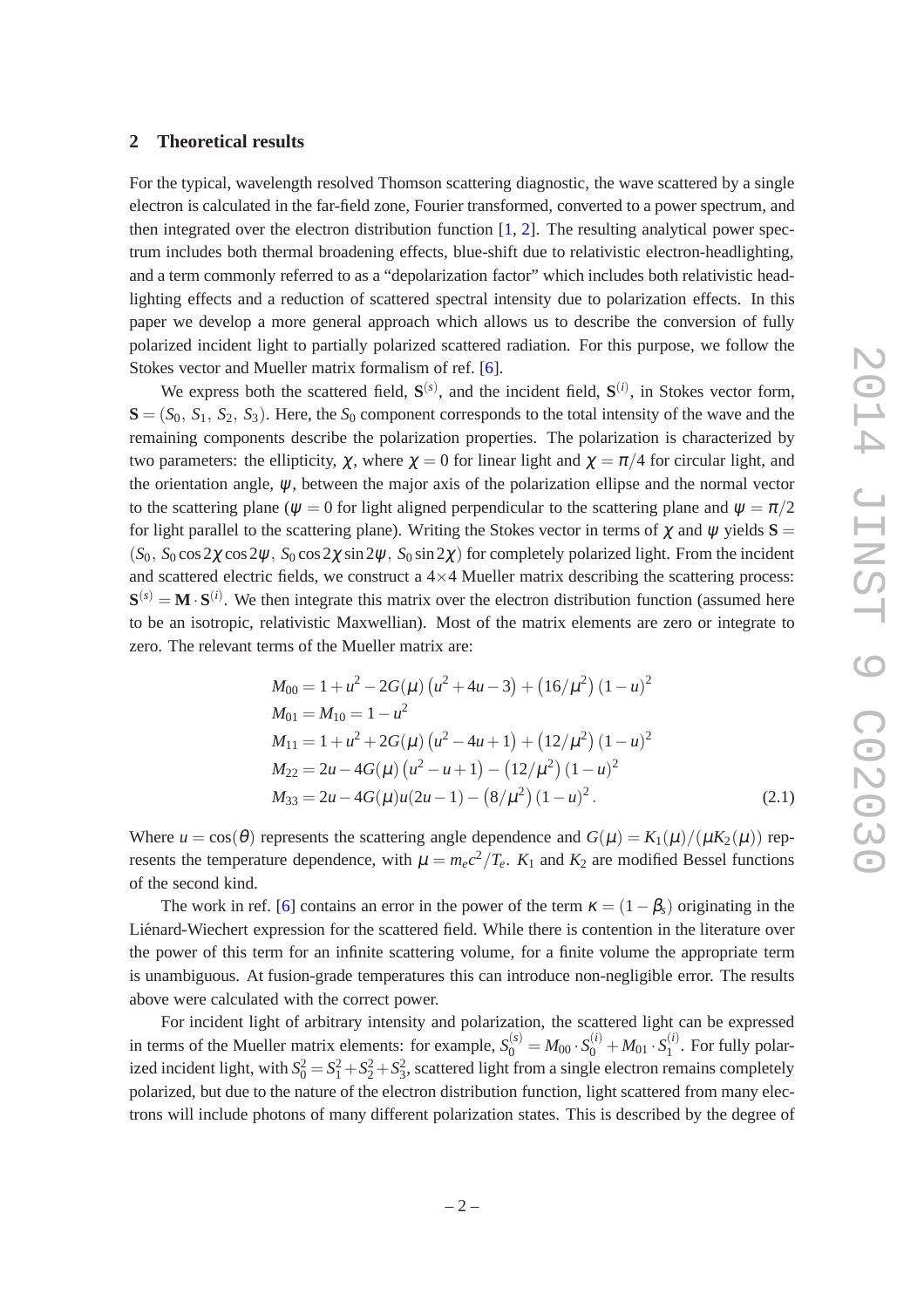

<span id="page-4-1"></span>**Figure 1.** Degree of depolarization for linearly polarized incident light with  $\psi = 0$ .

polarization,  $P = \sqrt{S_1^2 + S_2^2 + S_3^2} / S_0$ , which can range from 0 to 1, and the degree of depolarization,  $D = 1 - P$ . The degree of depolarization should not be confused with the "depolarization factor" from the spectral decomposition approach mentioned above (commonly denoted by *q*), which denotes a reduction in scattered intensity.

#### <span id="page-4-0"></span>**2.1 Diagnostic implications**

From the theoretical results above, a few constraints on diagnostic design can be determined. Both scattering angle and incident laser polarization are important parameters for Thomson scattering diagnostics. Most diagnostics operate with scattering angles near  $\theta = \pi/2$  but covering a wide range, while the LIDAR Thomson system proposed for ITER would operate near  $\theta = \pi$  [\[9](#page-11-8)]. Universal (to our knowledge) use of linearly polarized incident light with the electric field aligned perpendicular to the scattering plane originates in the simplicity offered to scattering spectrum calculation as well as optimization of scattered intensity for cold electrons.

Figure [1](#page-4-1) shows the degree of depolarization across the full range of scattering angles and fusion relevant temperatures for linearly polarized light with  $\psi = 0$ . Depolarization is strongest near perpendicular scattering, although not exactly at  $\theta = \pi/2$ . The exact angle of maximum depolarization is temperature dependent, and these results are consistent with the findings of ref. [\[6\]](#page-11-5) showing maximum depolarization deviating slightly from  $\pi/2$ . However, this is only a local maximum due to the choice of linearly polarized light — the true maximum occurs for elliptically polarized light, see figure  $2(a)$  $2(a)$ .

Far away from  $\pi/2$  scattering, the depolarization drops off rapidly. For both forward and backward scattering, the degree of depolarization is no more than a few percent for expected reactor temperatures. A polarization-based Thomson scattering technique would be highly unsuitable for diagnostics like the proposed ITER LIDAR system, while traditional Thomson scattering diagnostics near  $\theta = \pi/2$  would offer greater depolarization with stronger temperature dependence.

Evaluating the effectiveness of different laser polarization parameters is slightly more complicated. Some configurations offer strong degrees of depolarization, but weak scattered intensity. In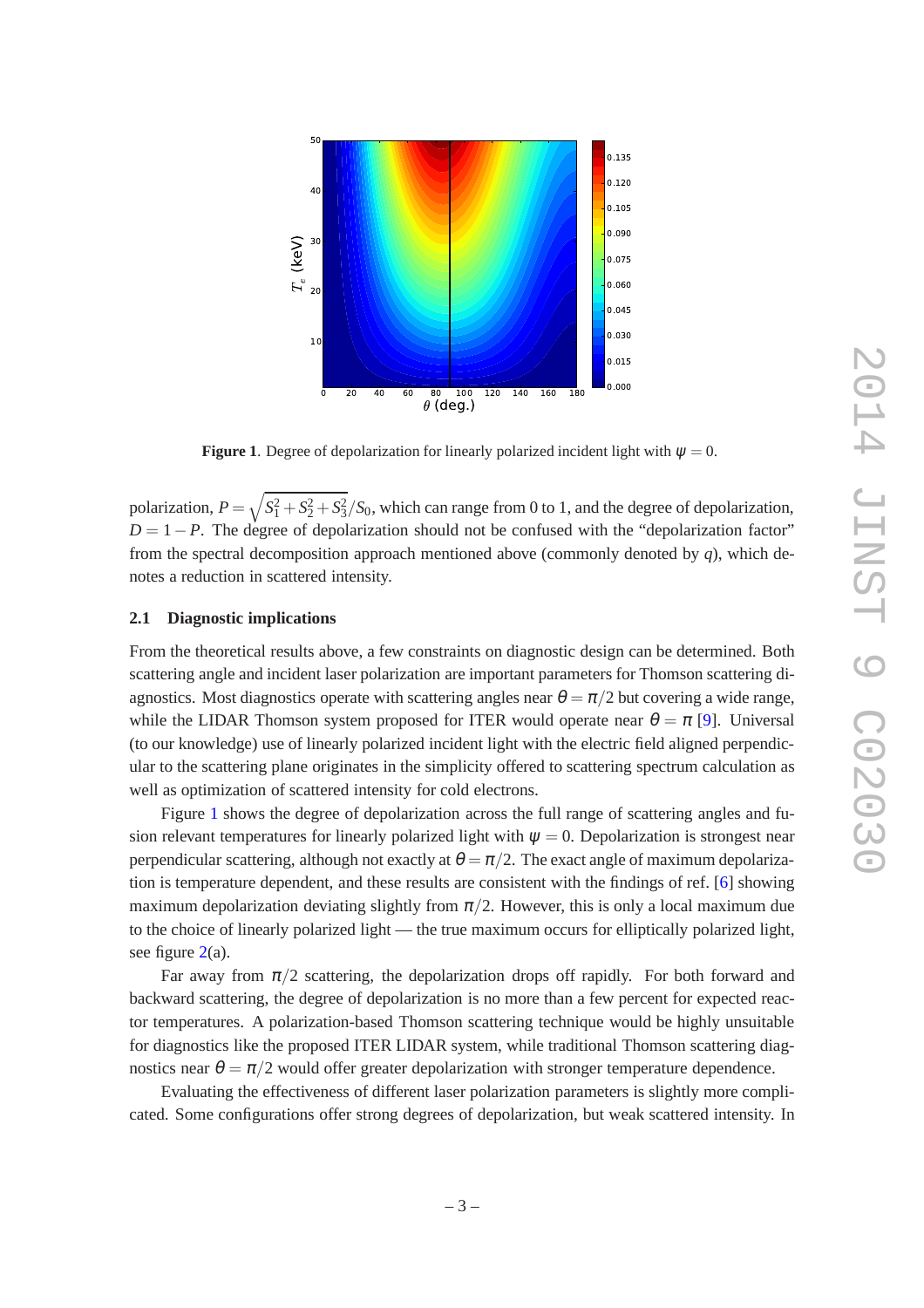

<span id="page-5-1"></span>**Figure 2**. (a) Depolarization and (b) predicted relative error in temperature measurement for 20 keV plasmas at  $\pi/2$  scattering angle with varying incident laser polarization (ellipticity  $\gamma$  and orientation angle  $\psi$ ).

figure [2\(](#page-5-1)b), the predicted relative error in the temperature measurement is plotted against both the orientation angle and the ellipticity. This includes only Poisson statistics for the scattered photons and neglects background light; background signal is accounted for in the diagnostic simulations of section [3.](#page-5-0) The region near  $\psi = \pi/2$  exemplifies the high depolarization, low scattered intensity trade off: large measurement errors limit diagnostic viability and the features are highly sensitive to electron temperature, making this section of parameter space one to be avoided.

The minimum error corresponds to circular polarization. Thomson scattering literature focuses almost exlusively on linear polarization, and even ref. [\[6](#page-11-5)] is restricted in analysis to linearly polarized light. These results highlight the versatility of this approach and the need to consider all incident polarizations. However, it should be noted that, for the purposes of a Thomson polarization diagnostic, linearly polarized light with  $\psi = 0$  can achieve error bars competetive with circularly polarized light.

# <span id="page-5-0"></span>**3 Diagnostic design and simulation**

Using the insight developed above, we further explore the viability of a polarization-based Thomson scattering diagnostic by applying our theoretical results to the proposed design in ref. [\[5](#page-11-4)]. The original design was intended for linearly polarized incident light with  $\psi = \pi/4$ , so the diagram in figure [3](#page-6-0) has been modified slightly to enable measurements with elliptically polarized light. The four Stokes components are related to six measureable intensities, although only four of the measureable quantities are independent. For the modified diagnostic proposal, we choose three of the intensity measurements from the original design: without phase retardation, the intensity is measured after polarization selection at angles of  $0^{\circ}$ ,  $90^{\circ}$ , and  $135^{\circ}$  relative to an electric field with  $\psi = 0$ . The fourth independent intensity measurement is obtained following phase retardation of  $\pi/2$  and polarization selection at 135 $^{\circ}$  (corresponding to right-hand circularly polarized light). The only modification to the original design requires removing the half-wave plate and second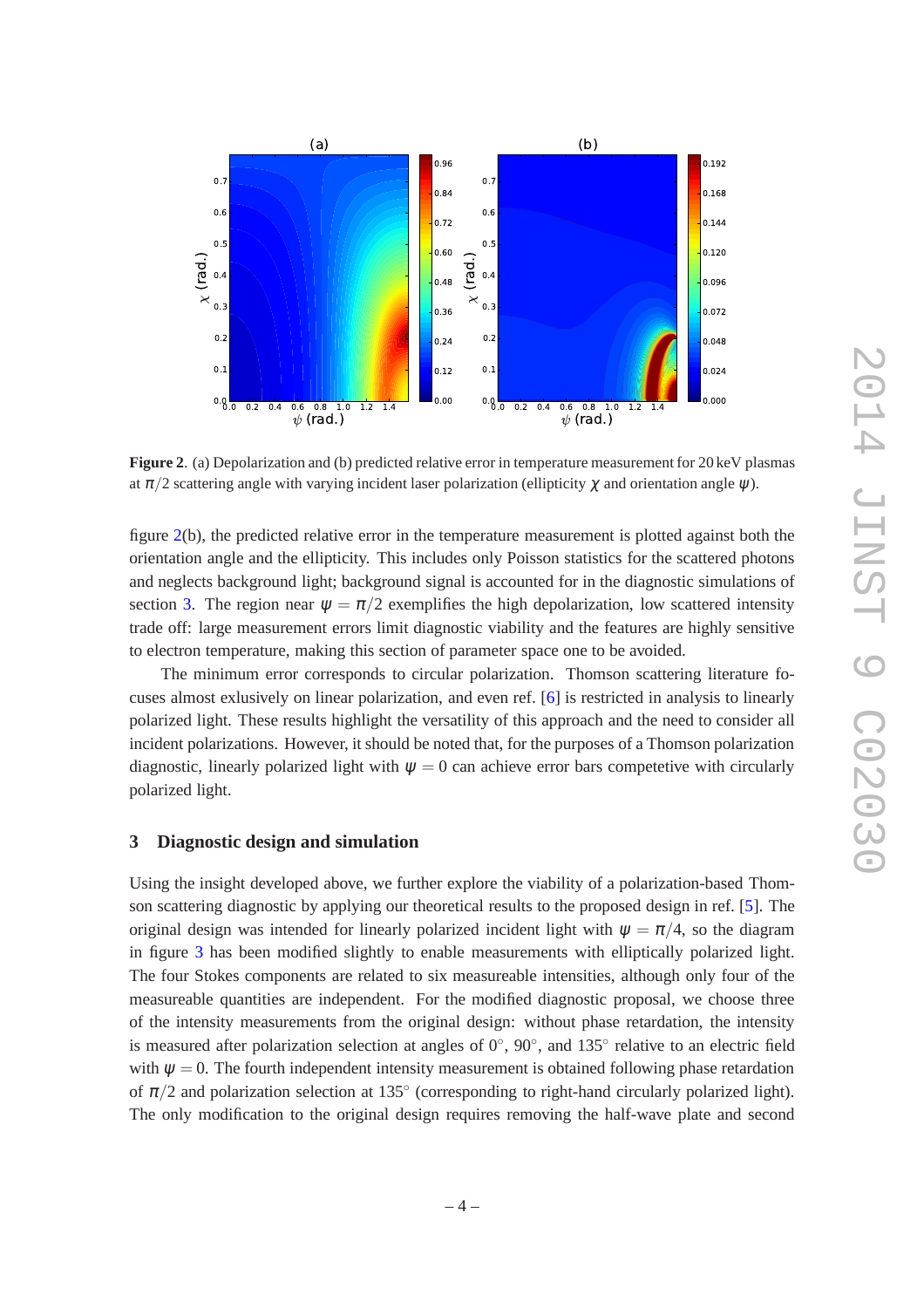

<span id="page-6-0"></span>**Figure 3.** Polarization measurement design adapted from ref. [\[5](#page-11-4)], with modifications for elliptically polarized incident light.

Glan-Thompson prism, replacing them with the beamsplitter, quarter-wave plate, and appropriate polarizers in the lower right of the diagram. This would lead to a slightly more complicated mounting arangement, but allows measurements with elliptically polarized incident light. The Stokes vectors are calculated from the measured intensities using the following relations:

$$
S_0 = I_{0^{\circ}} + I_{90^{\circ}}
$$
  
\n
$$
S_1 = I_{0^{\circ}} - I_{90^{\circ}}
$$
  
\n
$$
S_2 = I_{0^{\circ}} + I_{90^{\circ}} - 2I_{135^{\circ}}
$$
  
\n
$$
S_3 = I_{0^{\circ}} + I_{90^{\circ}} - 2I_{135^{\circ}}^{\pi/2}.
$$
  
\n(3.1)

Note that  $I_{\text{Stokes}} = |E|^2$  is proportional to the usual intensity definition  $I_{\text{Poynting}} = \frac{1}{2}$  $\frac{1}{2} \varepsilon_0 c |E|^2$ .

The simulated diagnostic utilizes a laser capable of producing 5 J pulses at 1064 nm wavelength with an integration time of 10 ns. The beam waist is 20 mm and the scattering volume has length 55 mm, while the collection optics subtend a solid angle of 1.19 msr. The scattering angle is  $\theta = \pi/2$  from a core location with variable electron temperature  $T_e(0)$ . We treat the background light as entirely bremsstrahlung, ignoring line radiation. To model the bremsstrahlung, we follow the nonrelativistic approach in ref. [\[1](#page-11-0)]. Relativistic effects on the bremsstrahlung spectrum are ignored as they account for less than a 10% effect at the temperatures and wavelengths used here [\[10](#page-11-9)]. The Gaunt factor, however, is approximated as 7. The electron temperature and density profiles are assumed to be parabolic,  $T_e(r) = T_e(0) \cdot (1 - r^2)$ , with core electron density of  $1·10<sup>20</sup>$  m<sup>-3</sup>. The background light is integrated along a 4 m line of sight and over wavelengths in the range 200–2000 nm to accomodate the full width of the scattered spectrum. These parameters are chosen for similarity with ITER.

The simulated diagnostic error bars are calculated for core temperatures ranging from 1 keV to 50 keV. Three cases are compared:  $\gamma = \pi/4$ ,  $(\psi, \gamma) = (0,0)$ , and  $(\psi, \gamma) = (\pi/6,0)$ . The circularly polarized light utilizes the full, 4-component polarimeter shown, while the linear cases utilize reduced forms: measurement of only  $I_{0}$ <sup>o</sup>,  $I_{90}$ <sup>o</sup>, and  $I_{135}$ <sup>o</sup> for the  $(\psi,\chi) = (\pi/6,0)$  case and further reduction to only  $I_{0}$ <sup>°</sup> and  $I_{90}$ <sup>°</sup> for the  $(\psi,\chi) = (0,0)$  case. The reduced forms of the polarimeter benefit from improved scattered signal amplitude on the measured channels.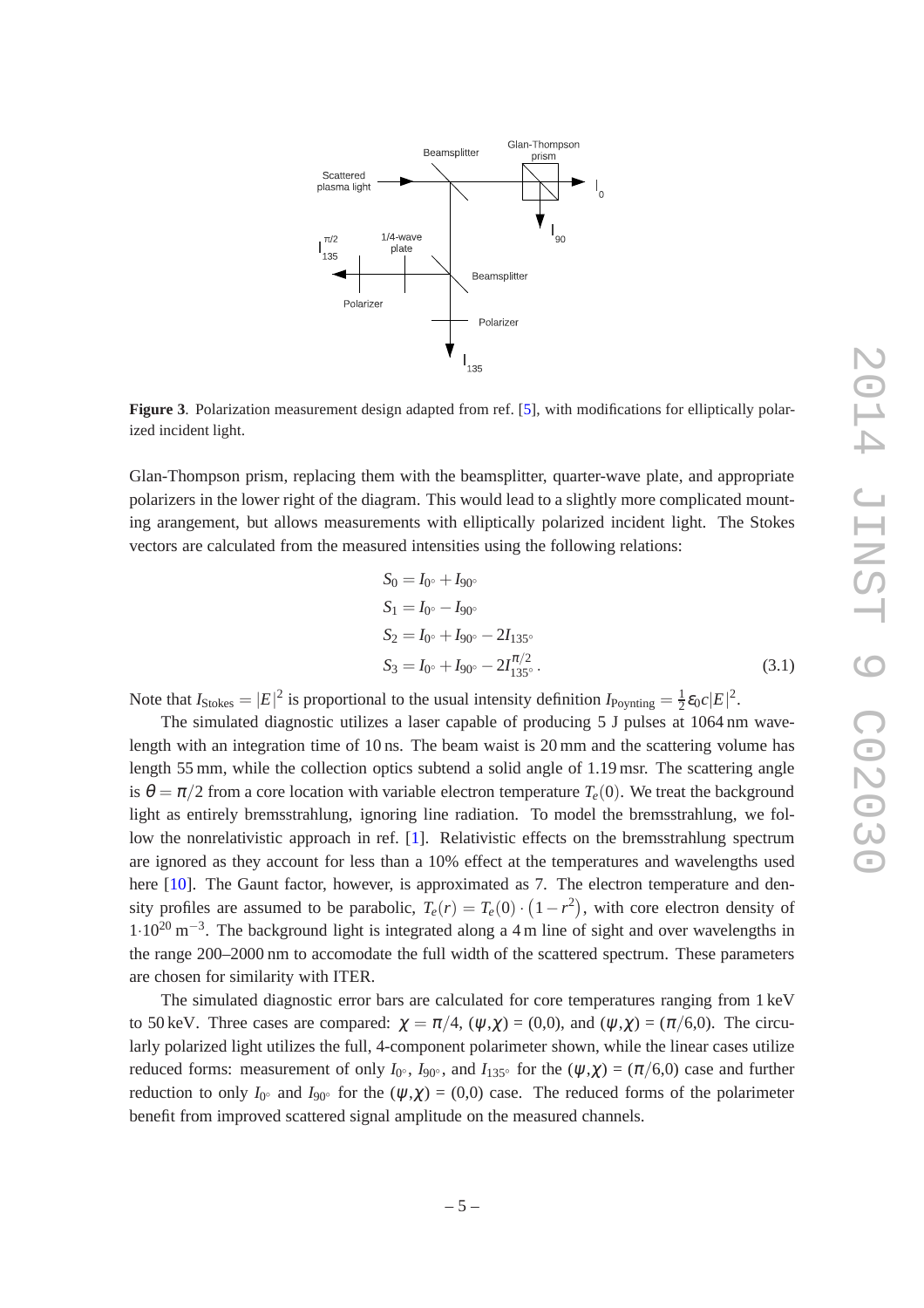The polarization measurement error,  $\sigma_P$ , is related to the error on each of the statistically independent intensity measurements,  $\sigma_{I_j}$ , in the standard manner:

$$
\sigma_P^2 = \sum_j \left(\frac{\partial P}{\partial I_j}\right)^2 \sigma_{I_j}^2 \tag{3.2}
$$

and the intensity measurement errors are determined by Poisson statistics on both the scattered laser signal and background bremsstrahlung. The <sup>∂</sup>*P*/∂*I<sup>j</sup>* terms evaluate to

$$
\frac{\partial P}{\partial I_{0^{\circ}}} = \frac{1}{S_0} \left( -P + \frac{S_1 + S_2 + S_3}{PS_0} \right)
$$
\n
$$
\frac{\partial P}{\partial I_{90^{\circ}}} = \frac{1}{S_0} \left( -P + \frac{-S_1 + S_2 + S_3}{PS_0} \right)
$$
\n
$$
\frac{\partial P}{\partial I_{135^{\circ}}} = -\frac{2S_2}{PS_0^2}
$$
\n
$$
\frac{\partial P}{\partial I_{135^{\circ}}} = -\frac{2S_3}{PS_0^2}.
$$
\n(3.3)

From the error in the polarization measurement, the relative error in the temperature measurement is

$$
\frac{\sigma_{T_e}}{T_e} = \frac{\sigma_P}{\mu \frac{\partial P}{\partial \mu}}.
$$
\n(3.4)

The term  $\partial P/\partial \mu$  is calculated numerically, as the analytical form is excessively complicated for arbitrary incident laser polarization.

The results are shown in figure [4.](#page-8-0) Above 9 keV, all cases achieve error bars of less than 5%, and less than 2% above 23 keV, making them competitive with standard Thomson scattering diagnostics. The circular polarization case offers the best performance for the full, 4-component polarimeter, and even outperforms the reduced 3-component variation. However, the 2-component polarimeter achieves the best results across the full range of temperatures, with error bars below 1% at 50 keV. The flatness of the curves above 20 keV indicates that these diagnostics would be robust over a wide range of fusion-relevant temperatures.

#### <span id="page-7-0"></span>**3.1 Polarization over a narrow wavelength range**

While the scattered spectra are very broad for fusion-grade plasmas, the results in section [2](#page-3-0) require integration over all wavelengths. As indicated by the integration of background bremsstrahlung from 200 to 2000 nm in the estimate above, the need to measure the total scattered power leads to several technical challenges. A significant fraction of the bremsstrahlung background is radiated at shorter wavelengths, and such a wide window will also include substantial contributions from line radiation (especially  $H_{\alpha}$ ). For silicon APDs commonly used in TS polychromator systems, the response is typically low below 400 nm and above 1100 nm, cutting off the red-shifted portion of the spectrum. Additionally, most optical components do not have uniform response over such a wide range. Frequency-doubled Nd:YAG lasers at 532 nm would produce narrower scattered spectra, but extending deeper into the UV where bremsstrahlung contributions are larger and APD responsivity is low. Choosing a laser with longer wavelength would broaden the spectrum further.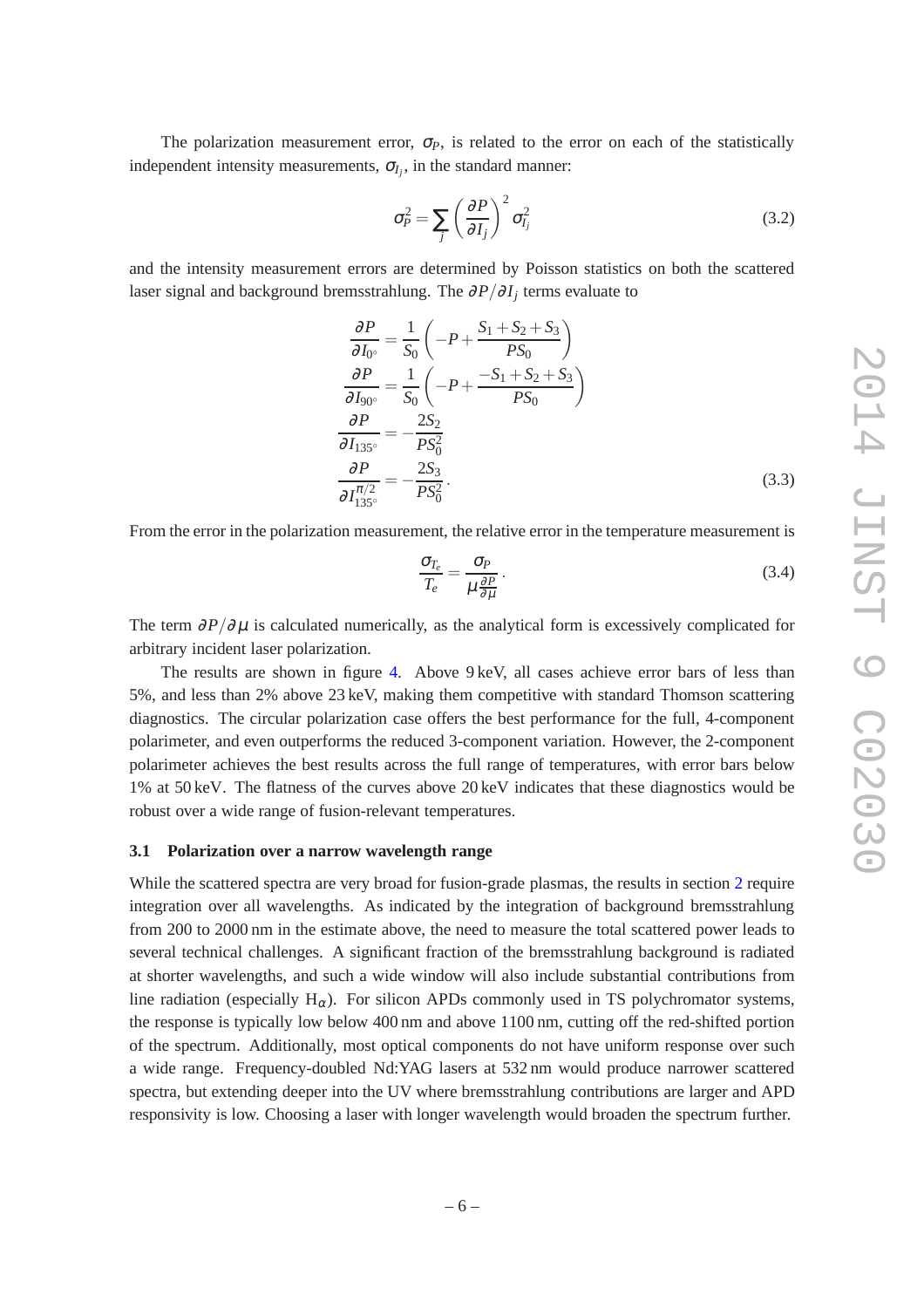

<span id="page-8-0"></span>**Figure 4**. Predicted error in temperature measurement for three implementations of the polarization diagnostic: circular, linear with  $\psi = \pi/6$ , and linear with  $\psi = 0$ .

Realistic experimental constraints require accepting only scattered photons within a limited wavelength range. To evaluate the feasibility of a polarimeter under these conditions, we return to spectral analysis. We restrict the analysis to the case of linear incident laser light with  $\psi = 0$ , where only the signals  $I_{0}$ <sup>°</sup> and  $I_{90}$ <sup>°</sup> need to be evaluated. Following the approach in ref. [\[5\]](#page-11-4), we integrate the scattered spectrum for two cases. From ref. [\[1](#page-11-0)], the scattered power is given by

<span id="page-8-1"></span>
$$
\frac{dP}{d\omega_s} = n_e r_e^2 \langle S_i \rangle V d\Omega \int |\Pi \cdot \hat{e}|^2 f(\beta) \, \delta \left[ c \left( \mathbf{k_s} - \mathbf{k_i} \right) \cdot \beta - (\omega_s - \omega_i) \right] d^3 \beta \tag{3.5}
$$

where  $\Pi \cdot \hat{e}$  is a polarization tensor on the incident field,  $\langle S_i \rangle$  is the incident power (Poynting), and  $f(\beta)$  is the electron distribution function. The incident and scattered waves are characterized by wavenumbers  $\bf{k}_i$  and  $\bf{k}_s$  and angular frequencies  $\omega_i$  and  $\omega_s$ . For clarity, we reserve *P* for degree of polarization while  $dP/d\omega_s$  or  $dP/d\lambda_s$  denote the power spectrum. For linearly polarized laser light (with  $\psi = 0$ ) and scattered light selected with polarization parallel to the incident light, this spectrum has been well studied in the literature. We use the  $(1,1)$  approximation published by Naito, et al. [\[11](#page-11-10)]:

$$
\left(\frac{dP}{d\lambda_{s}}\right)_{\parallel} = S_{\omega} \cdot q_{\parallel}
$$
\n
$$
S_{\omega} = \frac{n_{e}r_{e}^{2}\langle S_{i}\rangle V d\Omega x^{4}}{2\lambda_{i}K_{2}(\mu)\sqrt{1+x^{2}-2x\cos\theta}} \exp\left(-\mu\sqrt{\frac{1+x^{2}-2x\cos\theta}{2x(1-\cos\theta)}}\right)
$$
\n
$$
q_{\parallel} = 1 - 4\eta \zeta \frac{2\zeta - \eta (2-3\zeta^{2})}{2\zeta - \eta (2-15\zeta^{2})}
$$
\n(3.6)

where  $x = \omega_s/\omega_i$  and  $\eta$  and  $\zeta$  are defined in ref. [\[11](#page-11-10)]. For scattered light with all polarization states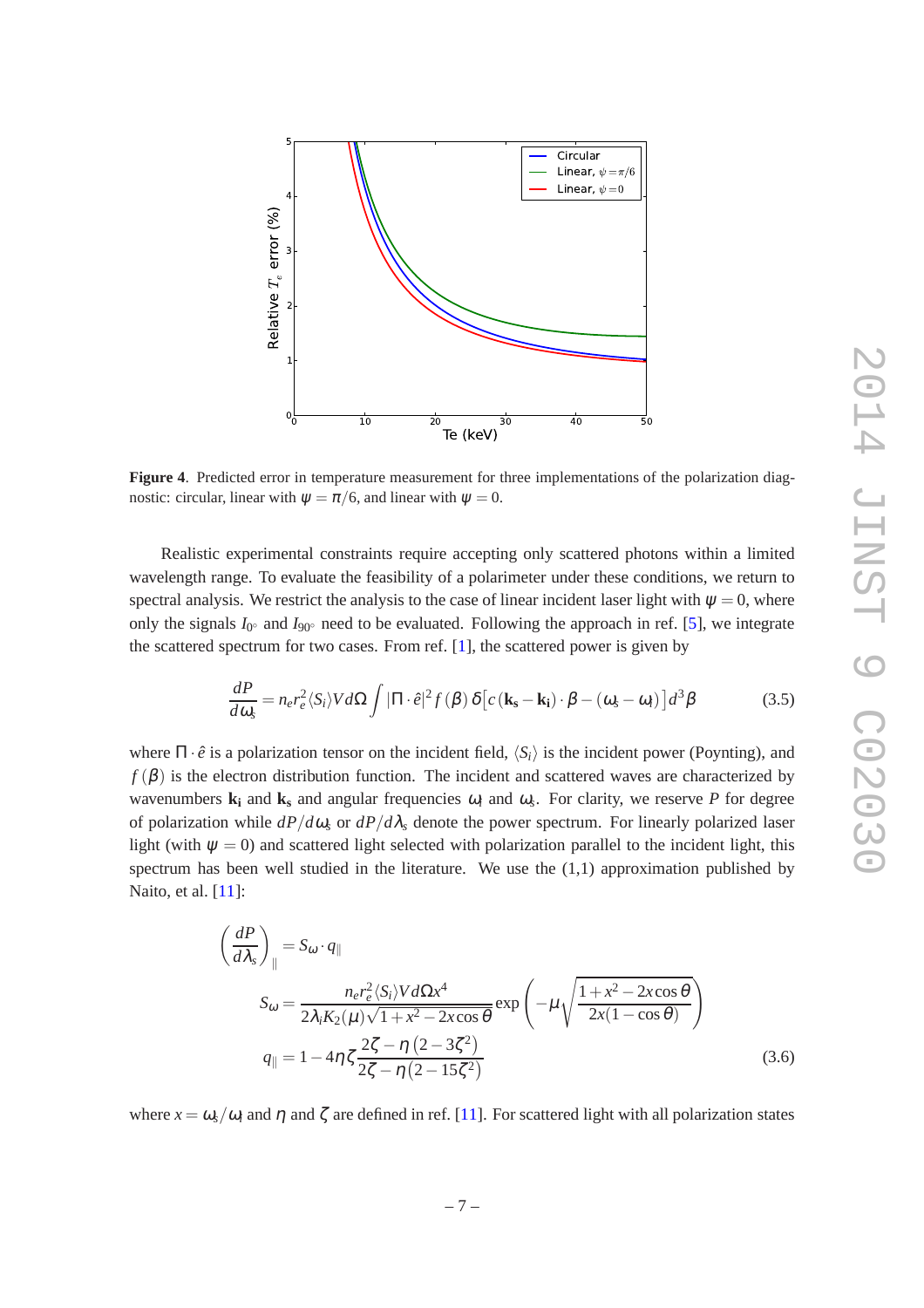

<span id="page-9-1"></span>**Figure 5**. Predicted error in temperature measurement for different wavelength integration ranges: 200–2000 nm (red curve) to match the Stokes vector calculations, and several narrower ranges (black curves) to more accurately represent measurement conditions.

present, the form of the polarization tensor is [\[12\]](#page-11-11):

<span id="page-9-0"></span>
$$
|\Pi \cdot \hat{e}|^2 = \left(1 - \beta^2\right) \frac{\omega_s^2}{\omega_i^2} \left[1 - \left(1 - \beta^2\right) \left\{\frac{\beta_e (1 - \cos \theta)}{(1 - \beta_s)(1 - \beta_i)}\right\}^2\right].
$$
 (3.7)

This case is not well studied, so we also calculated the scattering spectrum in the form

$$
\left(\frac{dP}{d\lambda_s}\right)_{\text{tot}} = S_{\omega} \cdot q_{\text{tot}} \tag{3.8}
$$

where  $q_{\text{tot}}$  is obtained by numerically integrating eq. [\(3.5\)](#page-8-1) using the form of the polarization tensor given in eq. [\(3.7\)](#page-9-0). From this, the measured signals are  $I_0 = \left(\frac{dP}{d\lambda}\right)$  $\frac{dP}{d\lambda_s}$ k and  $I_{90°} = \left(\frac{dP}{d\lambda}\right)$  $\frac{dP}{d\lambda_s}$  $_{\text{tot}}$  -  $\left(\frac{dP}{d\lambda_{s}}\right)$  $\frac{dP}{d\lambda_s}$ k , and the polarization P can be evaluated by integration of the spectra over arbitrary wavelength ranges. For sufficiently wide wavelength windows, predictions with this approach agree with the Stokes vector approach. Figure [5](#page-9-1) shows the comparison of several different windows. Reducing the range of integration to match APD sensitivity, and further reducing the range to cut down on bremsstrahlung are beneficial for diagnostic error bars. Although the windows reject significant numbers of scattered photons, they reject a greater fraction of the background. Windows of 100 nm or less lead to higher error at high *Te*, but are still below 3%. Appropriate choice of window also reduces the minimum  $T_e$  at which such a diagnostic could operate.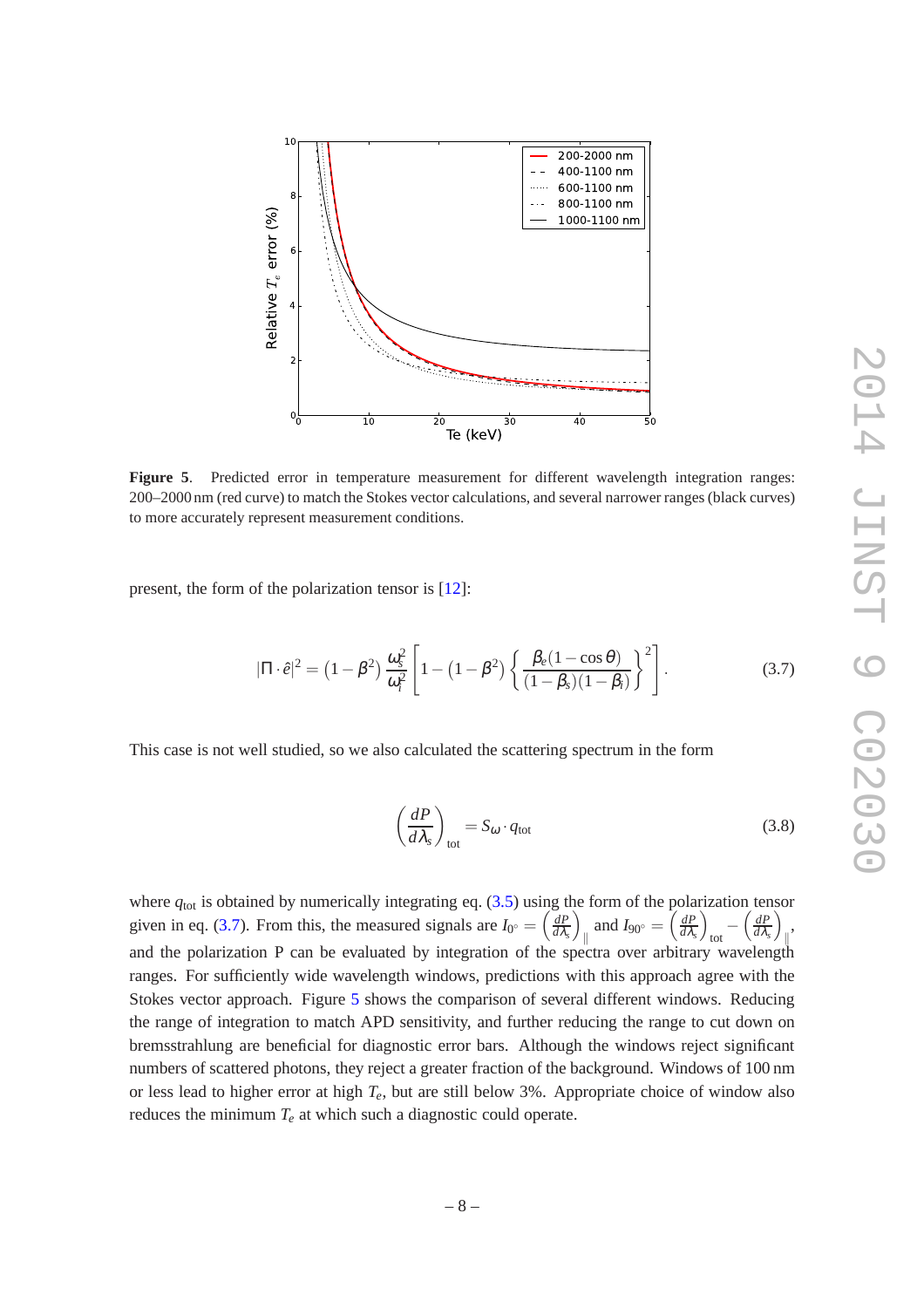#### <span id="page-10-0"></span>**4 Advantages and implementation challenges**

A polarization-based diagnostic offers several advantages over the polychromator design common now. With a maximum of 4 channels per radial position, the polarization diagnostic could translate into cost savings in detector hardware and digitizer channels. The need for fewer measurement channels would be less operationally demanding, while fewer optics make for a simpler, more robust diagnostic. The 2-component form of the polarimeter maximizes these advantages. The primary challenge to implementing a TS polarimeter is preserving the polarization state of the scattered light, which can be altered by both the plasma, through Faraday rotation, and the collection optics.

The estimated Faraday rotation is negligible. Overestimating the contribution with a 5 T magnetic field and a 4 m scattering path length parallel to the magnetic field, the Faraday effect rotates scattered light at 1064 nm by 5.96·10<sup>-4</sup> radians. Blue-shifted light will rotate less, and the actual path for both incident and scattered light will mostly be perpendicular to the magnetic field. Even at a few keV, the perpendicular polarized Thomson scattered photons will dominate the Faraday rotation contribution. Cotton-Mouton effects on scattered ellipticity are estimated to be several orders of magnitude smaller.

The collection optics pose a greater challenge. While the mirror system proposed for ITER (or the lens systems on current devices) should not significantly alter polarization, the same is not true of the fibers used to transport the collected light to detectors. Most fibers do not preserve polarization; fibers capable of preserving polarzation in the wavelength range of interest are available, but expensive. Additionally, while the original design in ref. [\[5\]](#page-11-4) makes optional use of a halfwave plate to simplify the arrangement of detectors for the *I*−45◦ and *I*+45◦ components, the full, 4-component polarization meter suggested here requires the use of a quarter-wave plate to measure the  $I_{135\degree}^{\pi/2}$  component of the scattered light. Currently available waveplates do not have a uniform response over the wide ranges of wavelengths needed, making the polarization meter unfeasible for circularly polarized light. While the 3- and 2-component polarimeters for linear incident light do not suffer from the non-uniform responses of the wave plates, even the available Glan-Thompson prisms for near-IR wavelengths do not have uniform response over thousands of nanometers.

We suggest two possible implemenations of a 2-component Thomson polarimeter. With polarization-preserving fibers, existing polychromators could be modified with an additional channel to measure perpendicularly polarized light. At low  $T_e$ , the diagnostic would function as a polychromator, and at high  $T_e$  it could function as a polarimeter by summing the spectral bins for measurement of parallel polarized photons. Alternatively, the Glan-Thompson prisms could be mounted directly in the cassette to split the scattered light into parallel/perpendicular components before the fibers. This would double the number of fibers necessary, but eliminate the need for specialized polarization preserving fibers.

It is fortuitous that the 2-component polarimeter is both the most feasible option in light of the technical challenges and the best performing. Given the sub-percent error bars it is predicted to be capable of, even line radiation and APD response (quantum efficiency and additional noise enhancement factor) contributions to the errors should be well within the 10% specifications required for ITER. Since existing devices are capable of achieving sufficiently high electron temperature, experimental feasibility studies could happen in the near future.